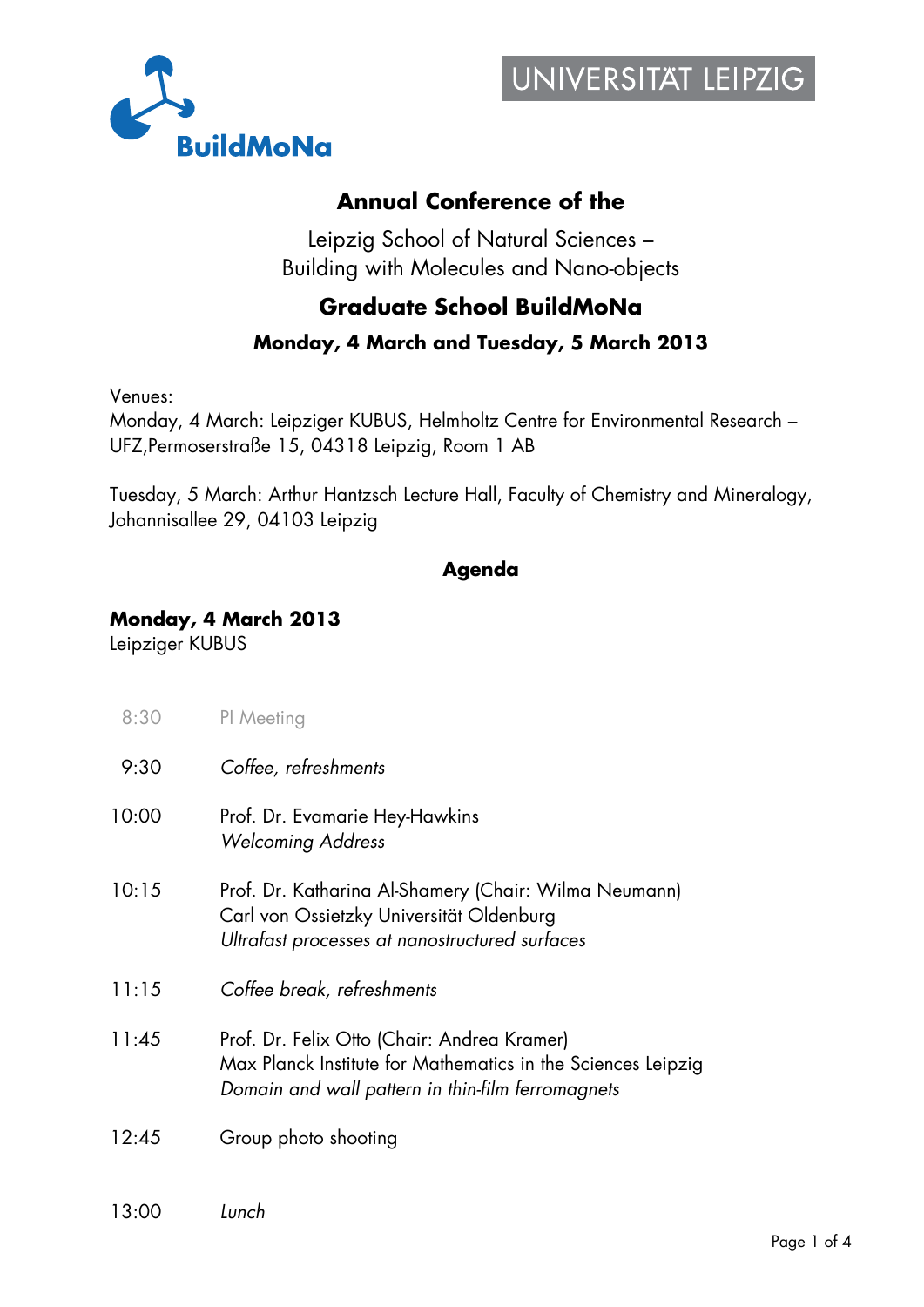# UNIVERSITAT LEIPZIG



| 14:30 | Prof. Dr. Jörg Wrachtrup (Chair: Martin Thunert)<br>Universität Stuttgart<br>Hybrid quantum systems from molecules, defects and plasmons |
|-------|------------------------------------------------------------------------------------------------------------------------------------------|
| 15:30 | Coffee break, refreshments                                                                                                               |
| 16:00 | Prof. Dr. Jörg Matysik (Chair: Solveig Boehnke)<br>Universität Leipzig<br>Towards mesoscopic organisation in biological systems          |
| 17:00 | Award ceremony                                                                                                                           |
| 17:30 | Poster session (for even poster numbers)                                                                                                 |
| 18:30 | Poster session (for odd poster numbers)                                                                                                  |
| 19:30 | Dinner buffet (and continuation of poster sessions)                                                                                      |
| 21:00 | Prospective end                                                                                                                          |

### **Tuesday, 5 March 2013**

Arthur Hantzsch Lecture Hall

| 9:00 | Session I (chair: Martin Göse)                                                                    |
|------|---------------------------------------------------------------------------------------------------|
|      | 1. Andreas Müller                                                                                 |
|      | Cell adhesion under lateral constraints                                                           |
|      | 2. Michael Ansorge                                                                                |
|      | Biomimetic microenvironments to analyse HSC niche function                                        |
|      | 3. Sven Hofmann                                                                                   |
|      | Site-Specific Functionalization of Short NPY Analogs for                                          |
|      | <b>Targeted Therapy Approaches</b>                                                                |
|      | 4. David Boehme                                                                                   |
|      | Connecting Fluorophores and Neuropeptide Y by Cleavable Linkers -                                 |
|      | a Model System for Controlled Release in Breast Cancer                                            |
|      | 5. Mareen Pagel                                                                                   |
|      | Orthogonal click chemistry to synthesize a multifunctional peptide that<br>promotes cell adhesion |
|      | 6. Martin Thunert                                                                                 |
|      | Influence of disorder on the propagation of polariton BEC                                         |
|      |                                                                                                   |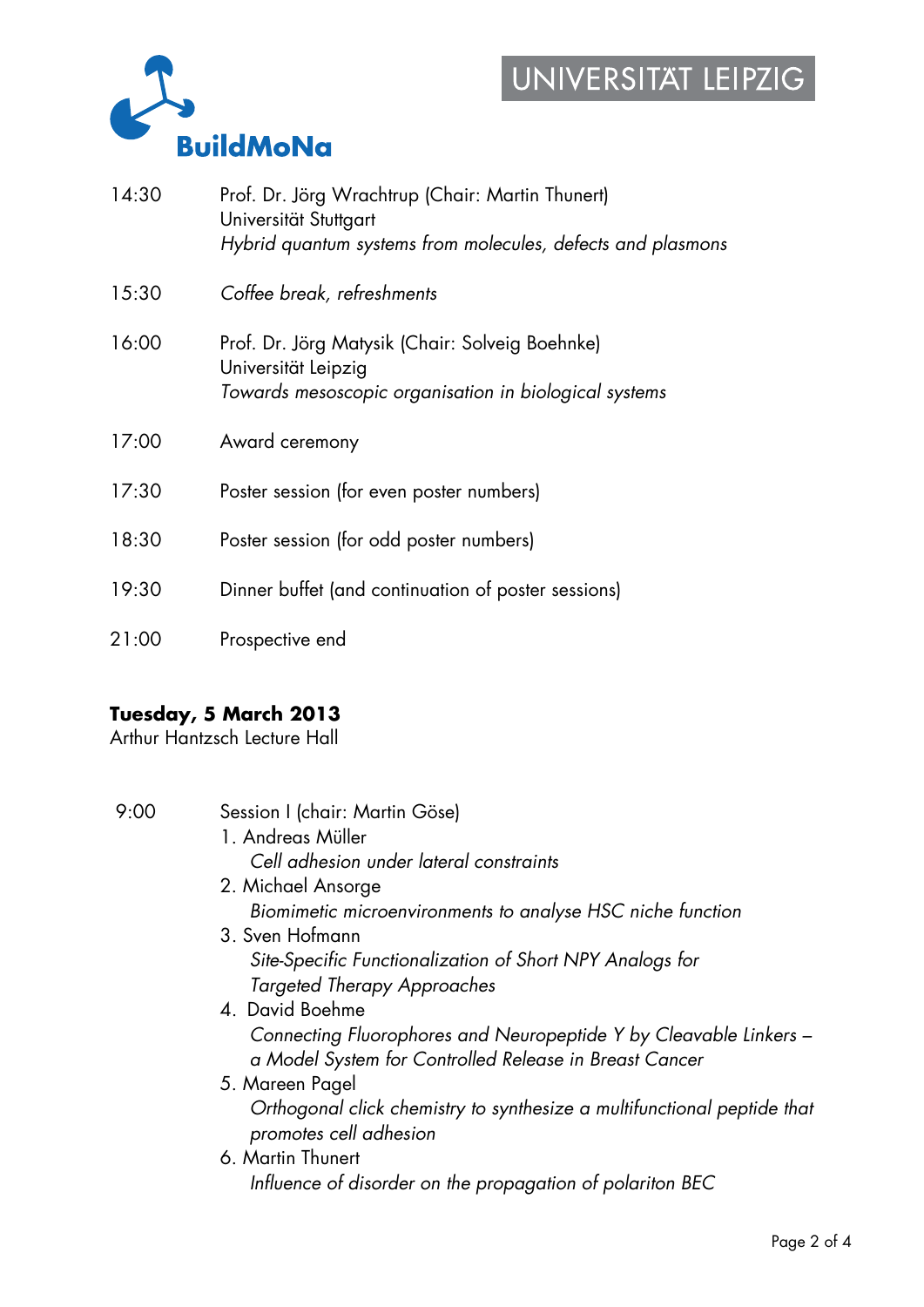## UNIVERSITAT LEIPZIG



10:30 *Coffee break, refreshments (Room 014)* 

| 11:00 | Session II (Chair: Nataliya Georgieva)<br>7. Jonas Kohlrautz<br>NMR relaxation measurements in pulsed high magnetic fields<br>8. Johannes Zierenberg<br>Simulations of aggregation in homopolymer systems<br>9. Tim Stangner<br>FACS-sorted particles reduce the data variance in Optical Tweezers<br>assisted Dynamic Force Spectroscopy measurements<br>10. Paul Neumann                                                                                                                                                                                                                                                                                                              |
|-------|-----------------------------------------------------------------------------------------------------------------------------------------------------------------------------------------------------------------------------------------------------------------------------------------------------------------------------------------------------------------------------------------------------------------------------------------------------------------------------------------------------------------------------------------------------------------------------------------------------------------------------------------------------------------------------------------|
|       | Switchable Dendritic Ferrocenyl Phosphines<br>11. Marina Sarmanova<br>Measurements of elastic properties of surfaces with nanometer<br>resolution<br>12. Salma Begum<br>A new metal-organic framework based on triazole-phosphonate with<br>promising proton conducting behavior                                                                                                                                                                                                                                                                                                                                                                                                        |
| 12:30 | Lunch break (Room 014)                                                                                                                                                                                                                                                                                                                                                                                                                                                                                                                                                                                                                                                                  |
| 13:30 | Session III (Chair: Steve Pawlizak)<br>13. Anja Graumann<br>Micromagnetic properties of single crystalline Fe7Pd3 ferromagnetic<br>shape memory alloy thin films: a magnetic force microscopy study<br>14. Ariyan Arabi-Hashemi<br>Ion-Irradiation-Assisted Phase Selection in Single Crystalline Fe7Pd3<br>Ferromagnetic Shape Memory Alloy Thin Films:<br>From fcc to bcc along the Nishiyama-Wassermann Path<br>15. Stefan Richter<br>Development of highly selective cytotoxic drugs<br>16. Marcel Hennes<br>Synthesis and Characterization of Magnetic Core-Shell Nanoparticle<br>17. Marco Braun<br>Gold nanostructure assisted thermophoretic<br>trapping of single nano-objects |

18. Martin Treffkorn *Interference in single quantum point contacts* 

#### 15:00 *Coffee break, refreshments (Room 014)*

*Synthesis and Characterization of Magnetic Core-Shell Nanoparticles*